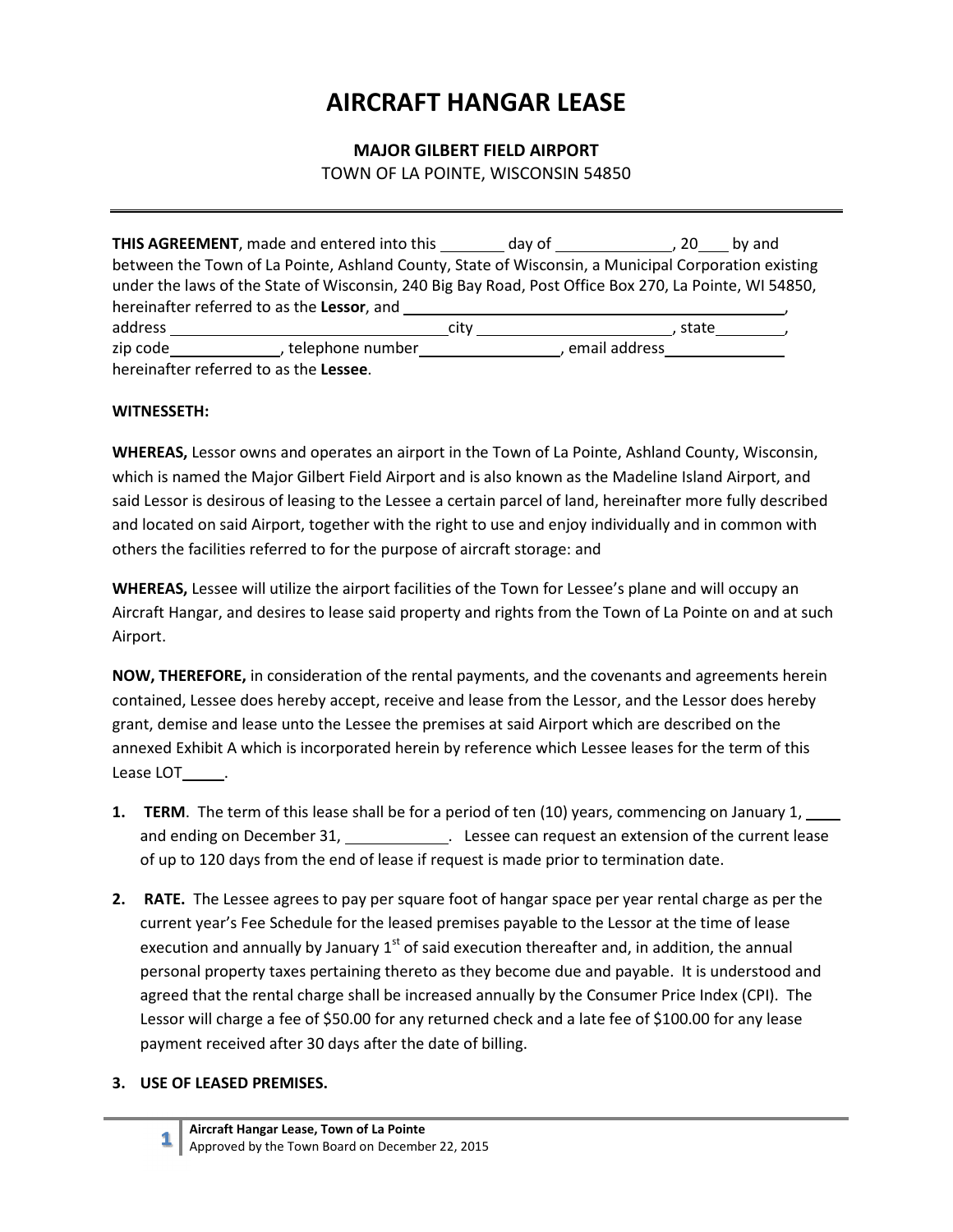- A. The Town will provide the hangar site the site is leased "as is". Proper drainage is a problem at the Airport and the Town makes no representation to the contrary. The Town is not responsible for soil, fill quality, or drainage issues or damages for poor drainage on any site for any Lessee. All additional fill or excavation of material will be the responsibility of the Lessee.
- B. The Lessee shall have the right to erect an aircraft hangar upon said premises providing said hangar conforms to the Building Code Requirements of the Wisconsin Department of Safety and Professional Services and pertinent provisions or any local ordinance in effect.
	- 1. During hangar construction, new hangar site will be maintained for proper drainage of site, taxiway and adjacent sites and hangars by Lessee.
	- 2. Location of buried utilities is the responsibility of the Lessee.
	- 3. All installation and maintenance of utilities and approach apron going off the taxiway into the hangar is the responsibility of the Lessee.
	- 4. All metered service charges are the responsibility of the Lessee.
	- 5. All plans for such building/structures or modifications to building/structures shall be reviewed and approved by the Lessor prior to construction. Lessee will be responsible for obtaining all required land use and building permits from both the La Pointe Zoning Administrator and the Town's Commercial Building Inspector.
	- 6. Lessee shall own the building during the term of the lease and pay all applicable personal property taxes related to the building and not the land.
	- 7. Lessee shall maintain sufficient space in the hangar to store aircraft. Hangar use is primarily for aircraft storage.
	- 8. All outside appurtenance locations, including but not limited to electrical transformers, wells, holding tanks, propane tanks, etc., shall be approved in advance of installation by the Airport Manager and the Town Foreman.
- 4. ASSIGNMENT AND SUBLEASING. Lessee shall not assign this lease in whole or in part nor sublet the premises or any part thereof without the prior written consent of the Lessor. Nor assignment of this lease will be considered unless the new proposed Lessee completes an Application for Transfer of Airport Hangar Lease. If the Lessor permits an assignment or a sublease, such permission shall in no way relieve the Lessee or Lessee's liability under this lease.

# 5. AIRPORT RULES AND REGULATIONS.

A. Lessee agrees to obey all lawful orders, rules and regulations of all governmental authorities including the Town of La Pointe, Ashland County, the State of Wisconsin and the United States of America.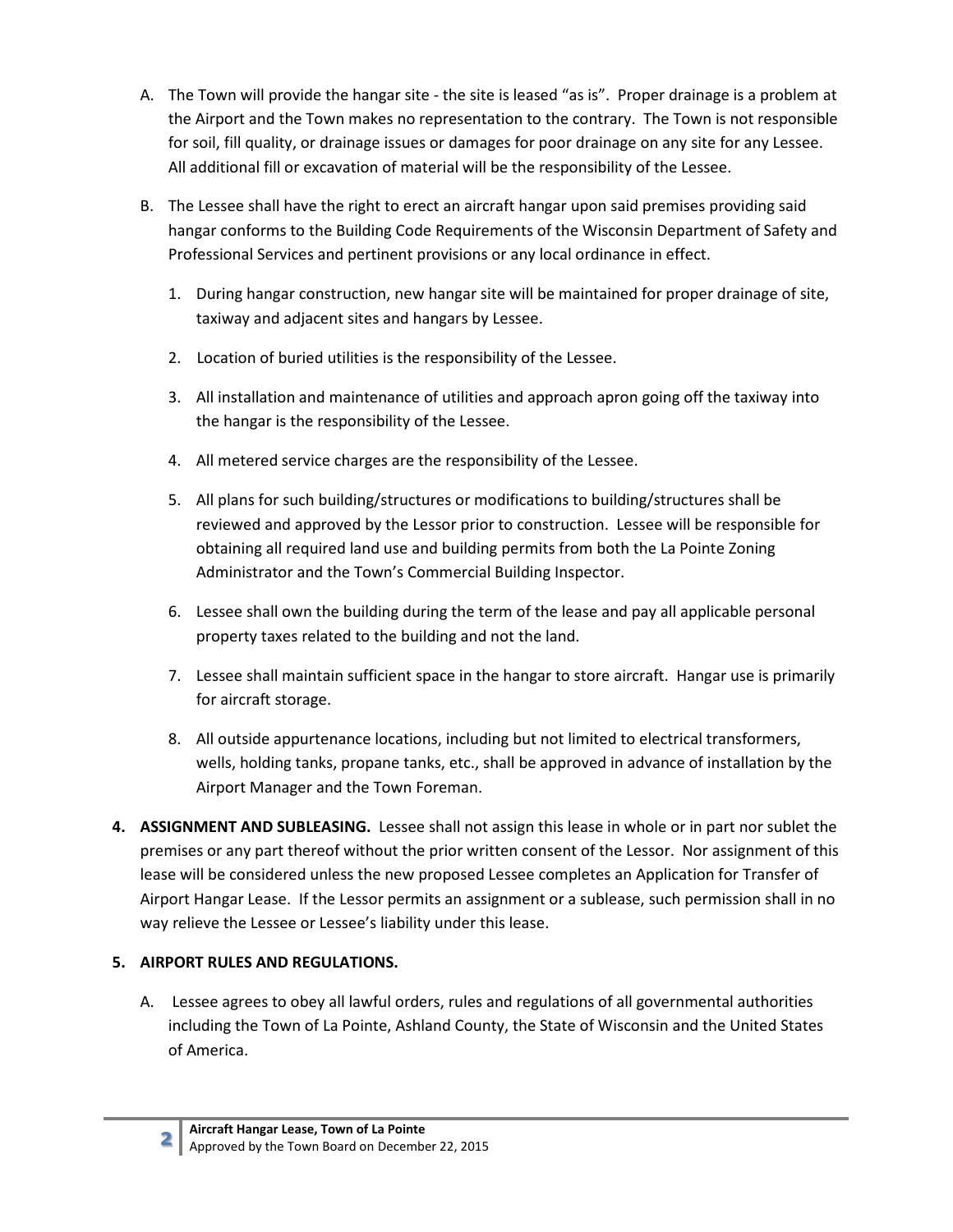- B. Lessor may make such reasonable rules governing the premises as Lessor deems necessary. Lessee agrees to observe and comply with all such rules and any violation of the rules shall be deemed a breach of this lease. Lessor may make changes in the rules and shall give written notice of the changes to the Lessee at least fourteen (14) days before the new rules become effective.
- C. The Lessor reserves the right, but shall not be obligated to the Lessee, to maintain and keep in repair, the landing area of the Airport, and all publicly owned facilities of the Airport, together with the right to direct and control all activities of the Lessee in this regard.
- D. The Lessor reserves the right to take any action it considers necessary to protect the aerial approaches to the Airport against obstruction, together with the right to prevent the Lessee from erecting or permitting to be erected any building or other structure at the Airport which, in the opinion of the Lessor, would limit the usefulness of the Airport or constitute a hazard to aircraft or aviation.
- E. During time of War or National Emergency, the Lessor shall have the right to lease the landing area, or any part thereof, to the United States Government, for Military or Naval use, and if any such lease is executed, the provisions of this instrument, insofar as they are inconsistent with the provisions of the lease to the Government, shall be suspended.
- F. The Lessee shall have the right to the non-exclusive use, in common with others, of the airport parking areas, appurtenances and improvements thereon; the right to install, operate, maintain and store, subject to approval of the Lessor in the interests of safety and convenience of all concerned, all equipment necessary for the safe hangaring of the Lessee's plane, the right of ingress and egress from the described premises, which right shall extend to the Lessee's employees, guests, and patrons, the right, in common with others authorized so to do, to use common areas of the Airport, including runways, taxiways, aprons, roadways, and other conveniences for the take-off, flying and landing of Aircraft of the Lessee.
- G. Lessee agrees that no signs or advertising matter may be erected without the consent of the Lessor.
- H. Hazardous materials as defined by the Wisconsin State Division of Emergency Management and Department of Natural Resources shall not be stored in/on the premises unless they are stored in accordance with state rules and regulations and local fire codes.
- 6. HOLD HARMLESS. Lessee shall protect, defend, indemnify and hold Lessor and all of Lessor's officers, agents, employees and representatives harmless from any and all demands, claims, losses, damages, costs and other expenses associated with, relating to, or arising from, directly or indirectly, any act, omission, occurrence or incident involving damage to property or injury or death to person happening on the leased premises. This provision shall be broadly interpreted so as to afford maximum protection to Lessor from all claims of any nature or kind whether based on tort or contract or any other legal theory. The Lessee agrees that the Lessor will also not be responsible for damages of any kind related to any drainage issues or soil conditions.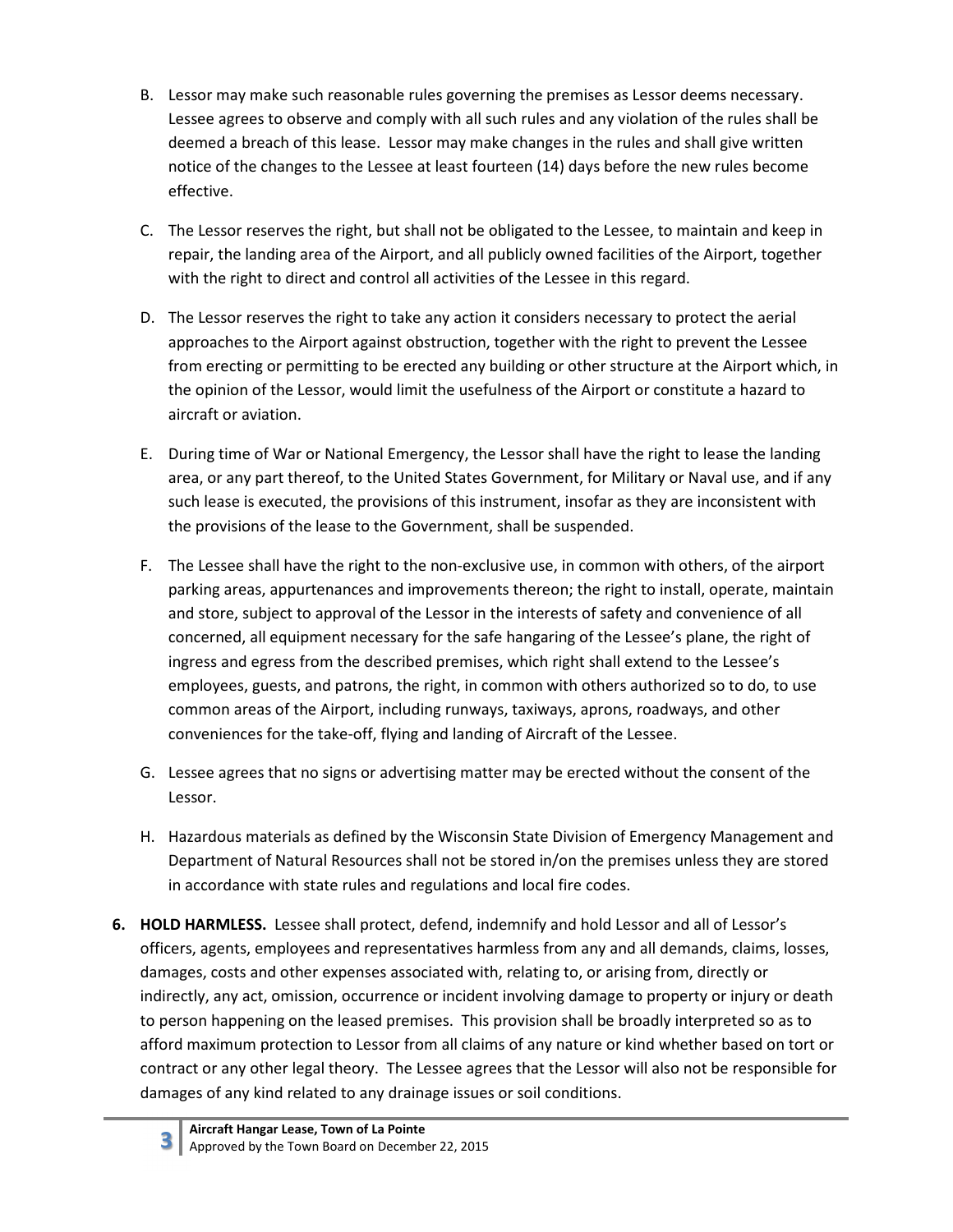## 7. CERTIFICATE OF INSURANCE.

- A. During the Time this lease or any renewal or extension hereof is in effect, Lessee shall be responsible for obtaining and maintaining adequate insurance protecting and covering any and all property which is present in or on Lessor's premise which is used, owned, possessed or controlled by Lessee or any agent, employee or representative of Lessee. Lessee hereby releases Lessor and all of Lessor's officers, agents, employees and representatives from any and all liability, responsibility and obligation for any loss or damage to property occurring on Lessor's property.
- B. The Lessee shall, at Lessee's expense, maintain liability and property damage insurance covering the leased premises, issued by an insurance company authorized to do business in the State of Wisconsin with property damage coverage of at least \$100,000.00 and liability coverage of at least \$500,000.00 per occurrence and at least \$1,000,000.00 aggregate. Lack of a current insurance policy with the above minimum coverage is grounds for termination of the lease. A copy of the current insurance policy must be provided to the Town Clerk by the Lessee on the yearly renewal date of the policy.
- C. Lessee shall, at Lessee's expense, insure said hangar against fire, wind, hail and liability. A copy of the current insurance policy must be provided to the Town Clerk by the Lessee on the yearly renewal date of the policy.
- D. Lessee agrees not to make or permit use of the premises for anything that would adversely affect coverage of the premises under a standard fire and extended insurance policy.
- 8. LIABILITY. Nothing in this declaration or in the issuance of the permit or lease will create any liability for the Town of La Pointe to either the Lessor (owner) or the Lessee (renter) of the subject property.

### 9. MAINTENANCE AND PROTECTION

- A. Lessor agrees to extend to the Lessee the same Fire and Police protection extended to the other tenants and facilities of the Airport. Lessor makes no representations or warrantees as to the effectiveness of such protection.
- B. Lessor agrees to provide snow removal services to the Lessee's leased premises in the Hangar areas except within three (3) feet of the aircraft hangar door. Such snow removal shall be accomplished only after all runways, apron, and primary taxiways have been first cleared.
- C. The Lessee will maintain the structure occupied by him/her and the surrounding land premises in good order and make such repairs as are necessary. The Lessee will be responsible for the removal and disposal of all garbage/waste products generated by Lessee. The Lessor will provide lawn mowing around hangar. Lessor will have no legal liability for any damage of any kind for doing or not doing any maintenance. In the event of fire or any other casualty to structures owned by the Lessee, the Lessee shall either repair or replace the building or remove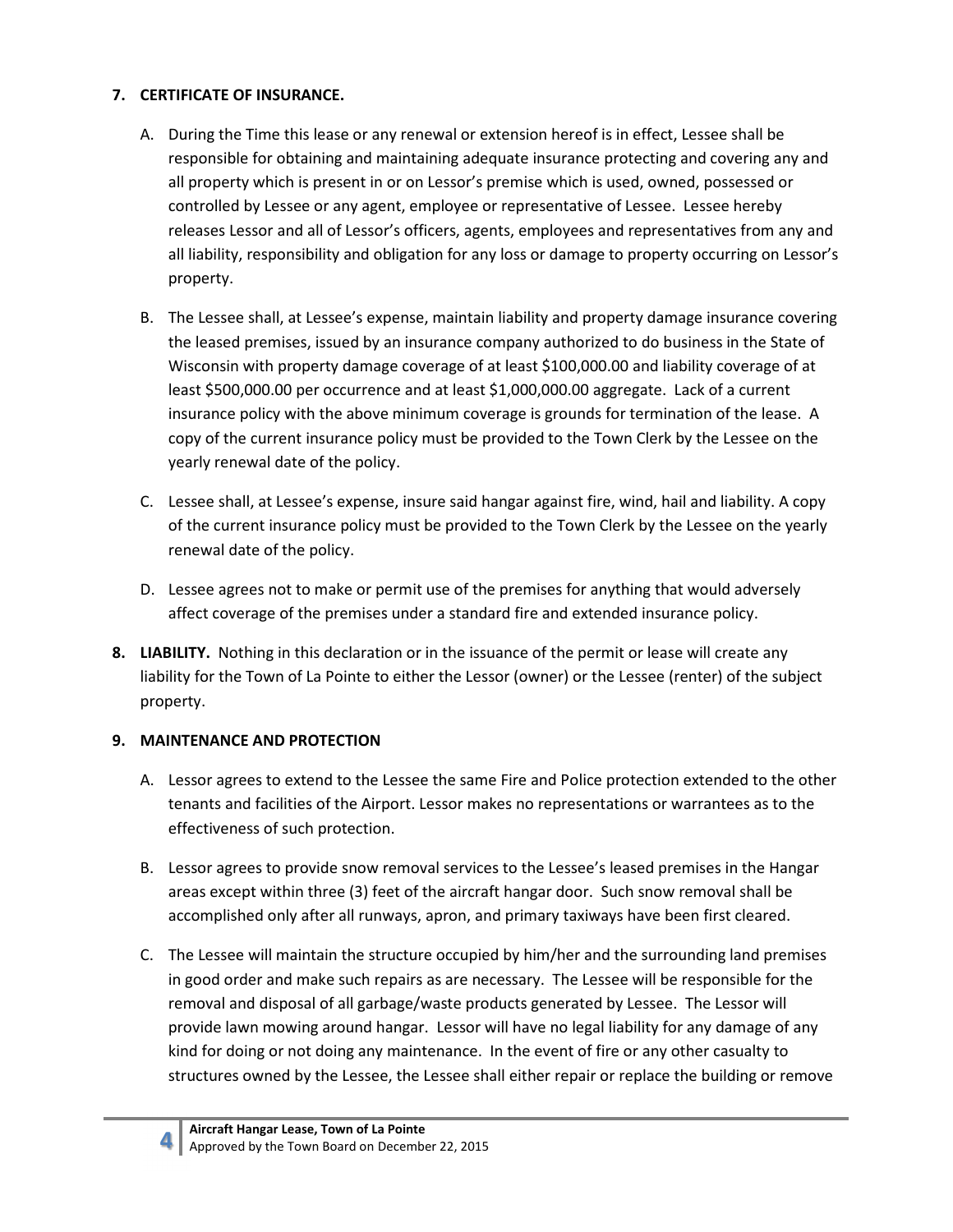the damaged building and restore the leased area by the Lessee. The Lessor may grant an extension of time if it appears such extension is warranted.

- D. The Lessor reserves the right to enter upon the premises at any reasonable time for the purpose of making any inspection it may deem expedient to the proper enforcement of any of the covenants or conditions of this agreement.
- E. The Lessor reserves the right to further develop or improve the landing areas of the airport as it sees fit, regardless of the desires or view of the Lessee, and without interference or hindrance. If the aforesaid development of the airport requires the relocation of the Lessee the Lessor agrees to provide a compatible location and agrees to relocate all buildings or provide similar facilities for the Lessee at no cost to the Lessee.

# 10. DEFAULT.

- A. Failure on the part of the Lessee, with the exception of the death or disability of the Lessee, to pay the rent hereunder within thirty (30) days after the same shall become due shall authorize the Lessor, at its option and without legal proceeding, to declare this lease void, cancel the same, and re-enter and take possession of the premises. In this event, Lessee shall have sixty (60) days to remove the building and all appurtenances thereto belonging to the Lessee or the property shall be considered abandoned. This is in addition to any other remedy Lessor has available under Wisconsin law. During the sixty (60) days allowed Lessee to remove the building at either the normal end or termination of the lease, the Lessee will continue to pay rent.
- B. If the Lessee shall leave any property other than the building on the premises for over 30 days after vacating or abandoning the property, Lessor shall have the right to dispose of the property as provided by law.
- C. If Lessee shall violate any of the restrictions in this lease, or shall fail to keep any of its covenants after written notice to cease such violation and shall fail to correct such violation within thirty (30) days, the Lessor may, if it so elects, terminate the same and take possession of the premises, removing Lessee with such force as is reasonably necessary.
- 11. TERMINATION. In consideration of the agreements contained herein, at the termination of this lease agreement, on or before December 31, 20 , Lessee at his/her option shall have the right to elect either of the following:
	- A. To remove the Aircraft Hanger Building and any equipment and attachments hereto, from Lessor's property at the Airport. Any expenses of removal, including removal of all debris, shall be the obligation of the Lessee. Lessee shall restore Lessor's property to its original condition. The removal of the building and restoration of the property shall occur within sixty (60) days, during which time the Lessee shall continue to pay rent.
	- B. To renew this original lease agreement or to enter into a new lease agreement for an additional period of ten (10) years on substantially similar terms for rental of the property upon which Lessee's Aircraft Hangar Building is situated.